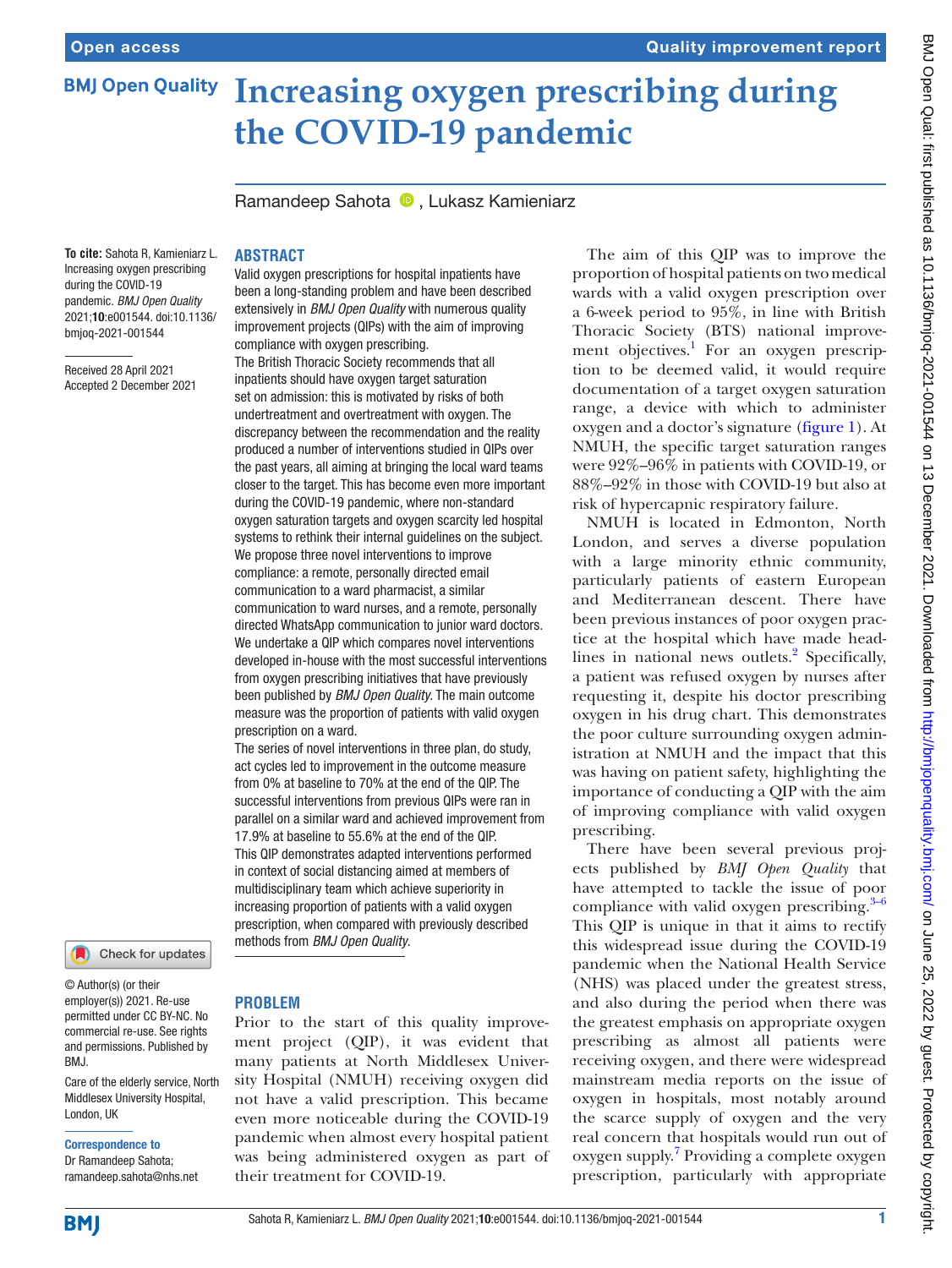| Oxygen                                            |              |              |              |  |  |  |  |
|---------------------------------------------------|--------------|--------------|--------------|--|--|--|--|
| <b>Target saturation</b>                          |              |              |              |  |  |  |  |
| 88-92%                                            |              |              |              |  |  |  |  |
| 94-98%                                            |              |              |              |  |  |  |  |
| <b>Other (specify)</b>                            |              |              |              |  |  |  |  |
| $\Box$<br><b>Target saturation not applicable</b> |              |              |              |  |  |  |  |
|                                                   | Date started | Date changed | Date changed |  |  |  |  |
|                                                   |              |              |              |  |  |  |  |
|                                                   |              |              |              |  |  |  |  |
|                                                   |              |              |              |  |  |  |  |
| Device*                                           |              |              |              |  |  |  |  |
|                                                   |              |              |              |  |  |  |  |
| % or L/min                                        |              |              |              |  |  |  |  |
| (specify a                                        |              |              |              |  |  |  |  |
| range e.g.                                        |              |              |              |  |  |  |  |
| 1-2L/min if                                       |              |              |              |  |  |  |  |
| appropriate                                       |              |              |              |  |  |  |  |
| Signature &                                       |              |              |              |  |  |  |  |
| bleep no.                                         |              |              | $-1.11 - 1/$ |  |  |  |  |

<span id="page-1-0"></span>Figure 1 Oxygen prescribing section on paper drug chart.

target saturation, would help to relieve the concern surrounding oxygen scarcity.

This QIP will compare novel interventions with the most successful interventions from oxygen prescribing projects that have previously been published by *BMJ Open Quality*. Two medical wards, almost exclusively constituting of patients with COVID-19, were involved in this QIP. New interventions unique to this project were trialled on one ward, while the most successful interventions from previous projects were trialled on the other ward, with the relative successes of the interventions compared.

## **BACKGROUND**

The BTS 2015 Emergency Oxygen Audit Report suggested that 14% of UK hospital patients were using oxygen, however only 57.5% of these patients had a valid prescription.<sup>1</sup> This falls short of the BTS target of all patients who are admitted to hospital having an oxygen target saturation range prescribed, and that a prescription for oxygen be given prior to administering the drug, except in sudden illness.<sup>[8](#page-5-4)</sup>

There are potentially grave dangers for patients not having an appropriate oxygen prescription with a target saturation range. Physiological homeostatic response to hypoxaemia leads to increased ventilation, pulmonary vasoconstriction, increased cardiac output and increased cerebral blood flow due to vasodilation. This, in turn, poses risks of pulmonary hypertension, myocardial infarction, confusion and delirium.<sup>[8](#page-5-4)</sup> If patients are hyperoxaemic, the physiological effects are the inverse, potentially leading to ventilation/perfusion mismatching and myocardial ischaemia.<sup>[8](#page-5-4)</sup>

Previous QIPs attempting to address the same issue of poor compliance with oxygen prescribing have been previously published in *BMJ Open Quality*. [3–6](#page-5-2) These

QIPs used a broad spectrum of interventions to varying degrees of success; examples include prompts at morning meetings to check oxygen prescriptions, presenting at teaching sessions for doctors on the importance of prescribing oxygen and pharmacist reviews of inpatient drug charts. $3-6$  Prior to starting this QIP, the success, or lack thereof, of previous projects was dissected, and helped to inform the planning of interventions for this study. It was noted that the successful interventions on previous projects tended to be those that were specifically targeted to remind doctors to prescribe oxygen, whereas those targeted at other healthcare professionals (such as nurses) tended to be less successful.

## **MEASUREMENT**

Data were collected from two medical wards (ward A and ward B). These were previously orthogeriatric and stroke wards, respectively, but during the pandemic were repurposed as general medical wards for COVID-19 positive patients. There was a 2-week interval between each intervention, with data collection taking place on 5 days during this period, usually twice in the first week and thrice in the second week. All medical patients on the two wards were included for data collection. Of note, none of the medical patients on either ward were chronic oxygen users.

Data collected from each patient were:

- Medical history of conditions increasing the risk of hypercapnic respiratory failure, found on the daily handover list.
- ► Current oxygen saturation, found on the observation chart.
- Whether target oxygen saturation and device were prescribed and signed, found on the patient's paper drug chart.
- ► Whether or not there was a current oxygen requirement, and if so, how much and via which device, found by observing the patient at the bedside.

The outcome measure was whether a patient had a complete oxygen prescription in their drug chart. This required target oxygen saturation and a device for oxygen delivery to be prescribed, as well as a valid signature from a doctor.

The process measure was whether a patient's oxygen saturation on pulse oximetry was within their target saturation range; this would indicate that improvement in the prescribing of oxygen was contributing to a meaningful difference for patients in ensuring they are not at risk of the dangers of hypoxaemia or hyperoxaemia.

The baseline measurement on ward A indicated that 0% of patients (0 of 35) had a valid oxygen prescription, and that 60% of patients (3 of 5) were within their target saturation range. The baseline measurement on ward B indicated that 17.9% of patients (10 of 56) had a valid oxygen prescription, and that 80% of patients (16 of 20) were within their target saturation range.

ဥ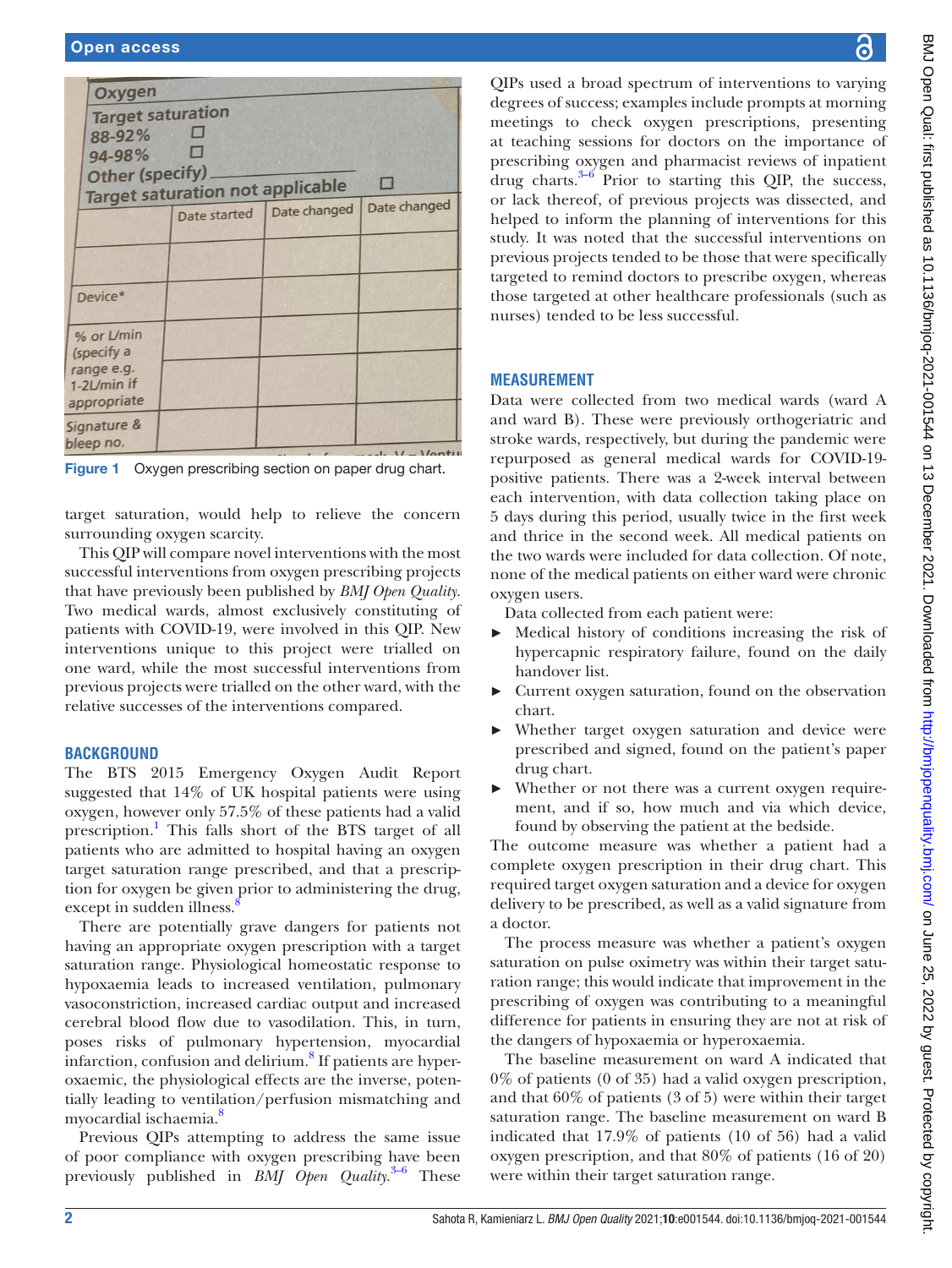

<span id="page-2-0"></span>Figure 2 Process mapping exercise. A&E, Accident and Emergency.

#### **DESIGN**

This QIP used three PDSA (plan, do study, act) cycles over a 6-week period.

The project team consisted of two foundation year 1 (FY1) doctors (newly qualified doctors completing their first year of postgraduate training after completion of their medical degree), with one doctor assigned to each of the two medical wards, and responsible for data collection and implementation of interventions on their respective ward. These same two FY1 doctors were responsible for the inception of the QIP and planning the project prior to data collection, as well as analysing the data afterwards. A process mapping exercise [\(figure](#page-2-0) 2) was completed prior to starting the project in order to delineate areas that we could target in order to improve compliance with oxygen prescribing. Then, it was important to discuss the planned interventions with the ward's matron and the nurse in charge of the ward; this was to gain permission to implement our interventions and to ensure that they complied with health and safety protocols in view of the project taking place in the context of the COVID-19 pandemic.

Ward A used novel interventions that were thought to improve compliance with oxygen prescribing. A literature search of previous oxygen prescribing QIPs provided inspiration for interventions, particularly by learning from the perceived limitations of these previous projects. $3-6$ Each PDSA cycle was targeted at the different members of the multidisciplinary team (MDT) in order to involve the different healthcare professionals who are involved in ensuring the safe delivery of oxygen to hospital patients (nurses, pharmacists and doctors). The interventions focused on the dissemination of information via mobile devices to different members of the MDT. In the context of the COVID-19 pandemic, with healthcare professionals

being introduced to a variable and constantly changing working environment, it was thought to be important to ensure that information was readily available. Furthermore, with social distancing and infection control protocols in place, it was essential that interventions were able to be implemented remotely and not be perceived to be a hazard to infection control or pose an unnecessary safety risk to the healthcare professionals. At the end of each PDSA cycle, feedback was sought from those on whom the intervention was targeted in order to inform future PDSA cycles.

Ward B implemented interventions that were deemed to be the most successful from oxygen prescribing QIPs that had previously been published by *BMJ Open Quality*. [3–6](#page-5-2) A simple literature search on the *BMJ Open Quality* website followed by an analysis of the quality improvement reports suggested that the three most efficacious previously described interventions for increasing rates of oxygen prescribing were: an education session at the morning handover meeting, a visual reminder on the ward and an email to the doctors on the ward. The interventions on ward B provided a comparison with the novel interventions on ward A and by the end of the project would determine whether the interventions of this QIP are superior to those described in previous QIPs with a similar aim.

#### **STRATEGY PDSA cycle 1**

The first intervention on ward A was an email to the nursing staff on the ward. An email was drafted and sent to the ward manager who then disseminated the information to all of the nurses working on the ward. The email was sent on 18 January 2021 and contained information on the aims and rationale of the QIP, the results of the baseline measurement and a reminder to nurses to ensure that they only administer oxygen to patients who have a valid prescription. While an effective intervention, there were concerns over its sustainability due to the movement of nurses between wards, particularly during the COVID-19 pandemic when the nursing workforce was stretched. Furthermore, feedback from doctors suggested that nurses were not asking them to prescribe oxygen for patients who required it, which was the rationale behind asking nurses to check the prescription chart prior to administering oxygen to their patients.

The first intervention on ward B was an educational session at the morning handover meeting, as shown to be effective in a previous oxygen prescribing  $QIP<sup>6</sup>$  $QIP<sup>6</sup>$  $QIP<sup>6</sup>$ . The intervention was also effective in this QIP, and involved describing to staff at the meeting the importance of having a valid oxygen prescription prior to administering the medication. Due to COVID-19 and social distancing restrictions, only six members of the team were allowed to participate in the meeting, meaning that not everyone was privy to the information disseminated during the meeting.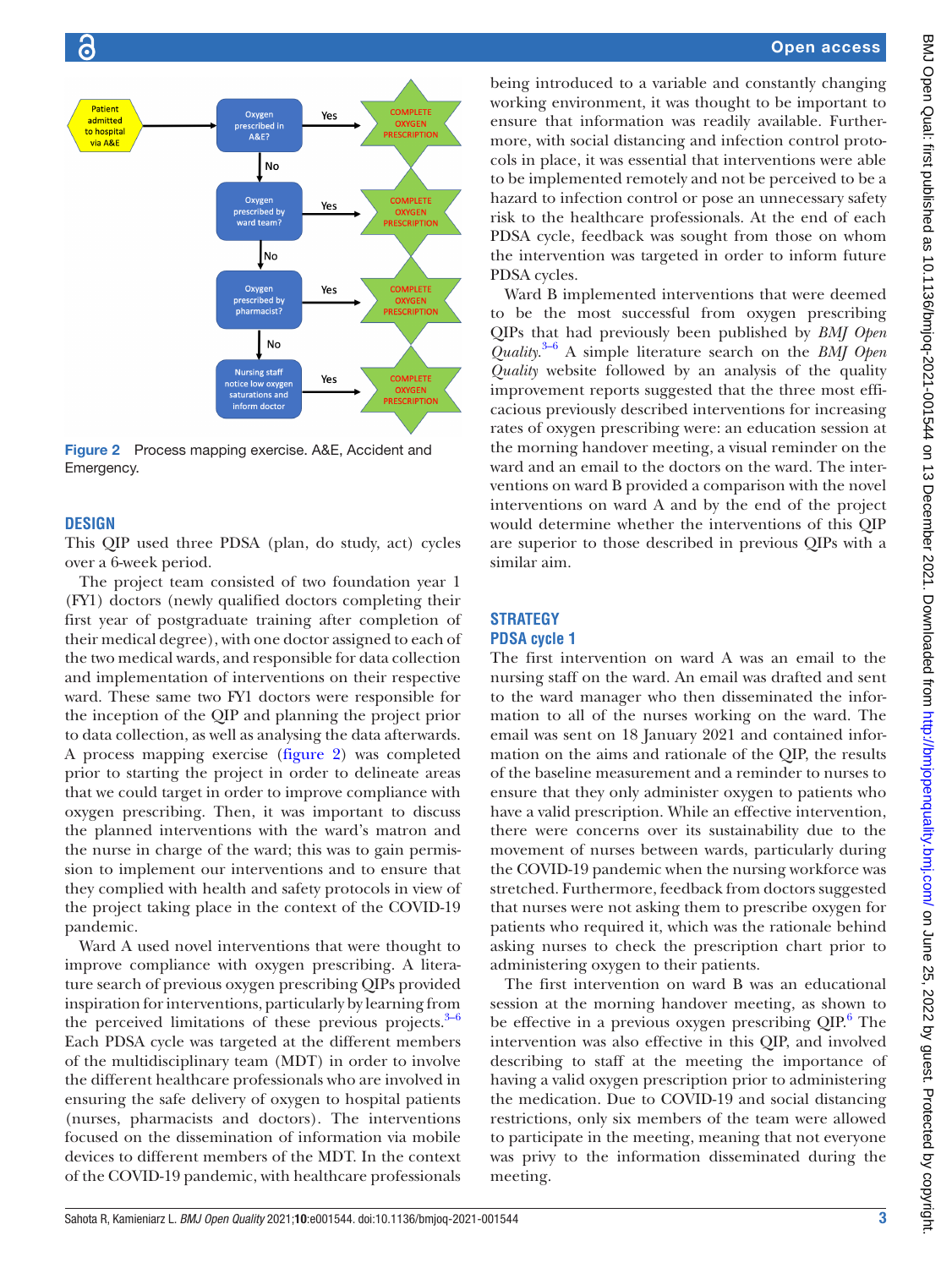#### **PDSA cycle 2**

The second intervention on ward A was an email to the ward pharmacist who, at the time of intervention, was also an independent prescriber. The email was sent on 1 February 2021 and contained information on the aims and rationale of the QIP, the results collected thus far, and a reminder to the pharmacist to check that the oxygen prescription had been completed on the inpatient drug charts as part of their routine screening of drug charts on a daily basis. This intervention led to a slight improvement in the outcome measure. The intervention was hoped to be sustainable beyond the completion of this QIP, however upon completion of the QIP, the prescribing had left the hospital and was replaced by a non-prescribing pharmacist. This leads to an additional step in ensuring valid oxygen prescriptions for patients as rather the non-prescribing pharmacist would now need to find a doctor to complete the prescription. Feedback from the ward pharmacist suggested that they were uncomfortable prescribing target oxygen saturation as they were not always confident of the appropriate target oxygen saturation, particularly in the context of the COVID-19 pandemic when guidelines and trust protocols were constantly adjusted in line with emerging evidence, making it difficult to remain up to date with the most recent advice.

The second intervention on ward B was a visual reminder placed next to the oxygen tap at the patient's bedside which had been shown to be effective in previous oxygen prescribing  $QIPs$ .<sup>3–5</sup> The intervention was also effective in this QIP as the signs placed by oxygen taps provided a reminder to members of the MDT that for oxygen to be administered, an appropriate prescription is required. Staff on the ward reported that the signs were removed from the oxygen taps when a deep clean was performed after a room or bay had housed a patient with COVID-19, as the signs were deemed to be an infection control hazard due to their potential as a fomite for the spread of COVID-19, thus making them an unsustainable intervention, especially during the COVID-19 pandemic.

#### **PDSA cycle 3**

The third intervention on ward A was a WhatsApp message to a group chat containing all of the junior doctors (doctors below the level of consultant) working on the ward. The message was sent on 15 February 2021 and contained information on the aims and rationale of the QIP, the results collected thus far, and a reminder to doctors to ensure that oxygen was prescribed for all patients, and what constituted a valid oxygen prescription. This was a successful intervention, and feedback from junior doctors suggested that it was the most appropriate intervention as it was aimed directly at those who are able to prescribe oxygen and would be routinely checking the inpatient drug chart every morning as part of their daily ward rounds.

The third intervention on ward B was an email to the doctors working on the ward with an update on

<span id="page-3-0"></span>

| <b>Table 1</b>    | Baseline and PDSA cycle measurements                                     |        |                                                                                      |        |  |
|-------------------|--------------------------------------------------------------------------|--------|--------------------------------------------------------------------------------------|--------|--|
|                   | <b>Proportion of patients</b><br>with a valid oxygen<br>prescription (%) |        | <b>Proportion of patients</b><br>within their prescribed<br>target oxygen saturation |        |  |
|                   | Ward A                                                                   | Ward B | <b>Ward A</b>                                                                        | Ward B |  |
| <b>Baseline</b>   | 0.0                                                                      | 17.9   | 60.0                                                                                 | 80.0   |  |
| PDSA <sub>1</sub> | 47.1                                                                     | 26.2   | 66.7                                                                                 | 67.9   |  |
| PDSA <sub>2</sub> | 55.9                                                                     | 44.4   | 77.8                                                                                 | 100.0  |  |
| PDSA <sub>3</sub> | 70.0                                                                     | 55.6   | 80.0                                                                                 | 100.0  |  |

PDSA, plan, do study, act.

the progress of the  $QIP^6$  $QIP^6$ . The intervention was effective although there were reports from several junior doctors that they did not receive the email; the reasons identified were that there were last minute changes to the deployment of staff on the ward with external locum staff not included on departmental mailing lists making it difficult to include them in any emails. These were issues that were prevalent during the COVID-19 pandemic and were representative of this period with the increasing redeployment of medical staff between departments and clinical areas, and reduced greatly once the pressures faced by staff reduced once the pandemic eased.

#### **RESULTS**

The results of the data collection during the baseline measurement and each PDSA cycle are displayed in [table](#page-3-0) 1. The information is also displayed graphically in [figure](#page-3-1) 3, which shows the change in the outcome measure with each PDSA cycle, and [figure](#page-4-0) 4, which shows the change in the process measure with each PDSA cycle.

#### **LESSONS AND LIMITATIONS**

Over the course of the QIP, there was a steady improvement in the outcome measure, suggesting that interventions were effective and sustainable over the course of the project. The superior performance of interventions in ward A compared with ward B suggests that the novel techniques employed during this QIP are better than the successful interventions from previous similar QIPs. While the aim of achieving 95% compliance with valid

<span id="page-3-1"></span>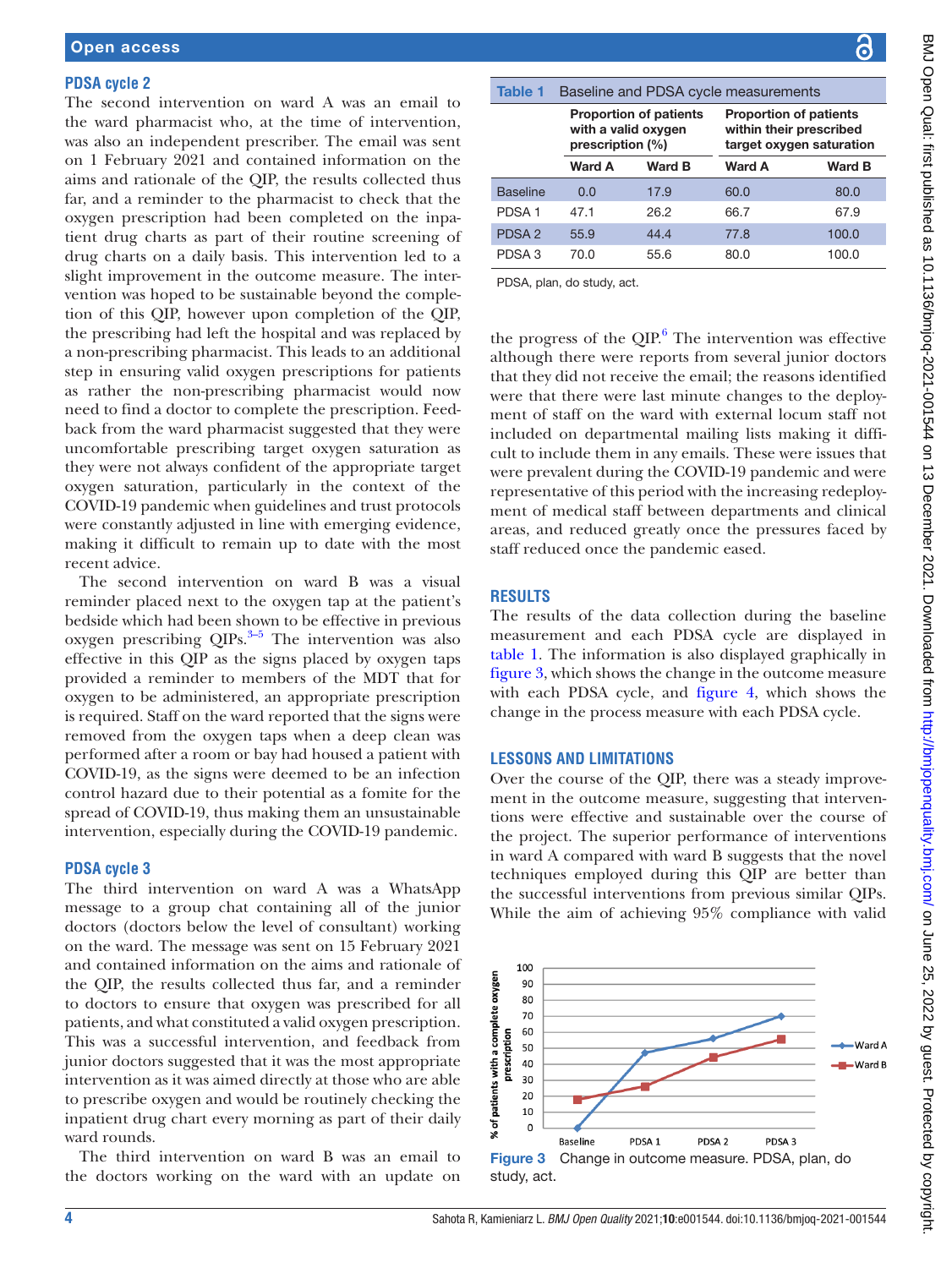

<span id="page-4-0"></span>Figure 4 Change in process measure. PDSA, plan, do study, act.

oxygen prescription was not attained, the project was still valuable with several important lessons.

This QIP demonstrated that FY1 doctors are able to make positive change within a healthcare system. While the most junior members of the medical team, and having worked as doctors for less than a year, the two FY1 doctors working on this QIP were able to impact oxygen prescribing practices in a positive manner. This shows that despite the rigid hierarchy found in a hospital, it is feasible for FY1 doctors to collaborate and implement change, even among their senior colleagues who it may be expected to be less amenable to change when enforced by a more junior colleague.

The interventions were directed at different members of the MDT, and were all able to lead to positive change, although to a different extent. This provides a good example of including healthcare professionals from different disciplines in prima facie strictly medical QIP. Data obtained during interventions clearly indicate that such multidisciplinary collaboration encouraged positive outcomes for patients. While in previous similar QIPs, interventions tended to be directed towards doctors, this project demonstrates the importance of including other members of the MDT, and the positive results this can yield. The evidence of sustained improvement in outcomes which stems from targeting different parts of the pathway from prescribing a medication to administering it to a patient is a significant strength of this QIP.

This QIP demonstrated that change can be made over a very short period of time, in this case, 6 weeks. While the aim of the project was not met, significant positive change was achieved over a short period of time. Although a short project makes it harder to assess the long-term sustainability of the interventions, it evidences their immediate efficacy. This was particularly important in the context of providing care during the COVID-19 pandemic, where it was unsure how long the current wave of infections, or indeed the pandemic as a whole, would last. It was therefore essential to be able to make prompt change with an immediate impact on the quality of care provided to patients, in line with emerging evidence, which this QIP demonstrated.

All of the novel interventions were possible to implement remotely, as long as the user had a mobile phone or laptop, and an internet connection. As the QIP was

focused on improving oxygen prescribing during the COVID-19 pandemic, it was essential that interventions could be enacted while maintaining social distancing rules and following infection control protocols. As shown on ward B, successful interventions from previous similar projections were not able to be implemented appropriately during the pandemic, and consequently were outperformed by the novel interventions on ward A.

Future iterations of this project could have interventions more specifically targeted at members of staff who are based solely on the ward being studied, for example, ward manager or nurse in charge. During the COVID-19 pandemic, there was frequent redeployment between departments and between wards, with it not being uncommon to be working with a new team of colleagues on each day of the week. While this issue was exaggerated during the COVID-19 pandemic as the healthcare system and its staff were reaching a breaking point, it is still common practice outside of the pandemic.

A key limitation of this QIP was that in the context of COVID-19, there was a greater emphasis on oxygen prescribing than prior to the pandemic. The clinical staff were receiving regular emails from the hospital's oxygen lead regarding updates on oxygen usage, and the most recent trust guidelines on appropriate target saturation for patients with COVID-19. This was likely to be a confounding factor which may exaggerate the impact of our interventions. Even when accounting for this, the QIP still shows the superiority of the interventions of ward A compared with ward B. It would be interesting for future projects with a similar aim to implement the novel interventions after the COVID-19 pandemic when healthcare professionals are not acutely aware of the oxygen requirement of all of their patients.

#### **CONCLUSION**

Unfortunately, this QIP did not achieve its aim of 95% of patients having a valid oxygen prescription, in line with BTS guidelines.<sup>[1](#page-5-0)</sup> By the end of the project, 70% of patients had a valid oxygen prescription, up from the baseline measurement of 0%. All of the individual interventions were shown to work to a different extent, with the email sent to nursing staff proving to be the most successful. Each intervention provided incremental improvement in the process measure; at baseline 60% of patients were within their target saturation range, this was 80% at the end of the project, showing that the interventions were contributing towards a positive change in practice.

The novel interventions used in the project were more successful than those described in the literature and used as a comparison. While the previously described interventions were efficacious in a different setting, they may have been hampered in the context of social distancing and new ways of working during the COVID-19 pandemic.

This QIP is unique in that it was aiming to improve oxygen prescribing compliance during the COVID-19 pandemic. It was therefore important for interventions